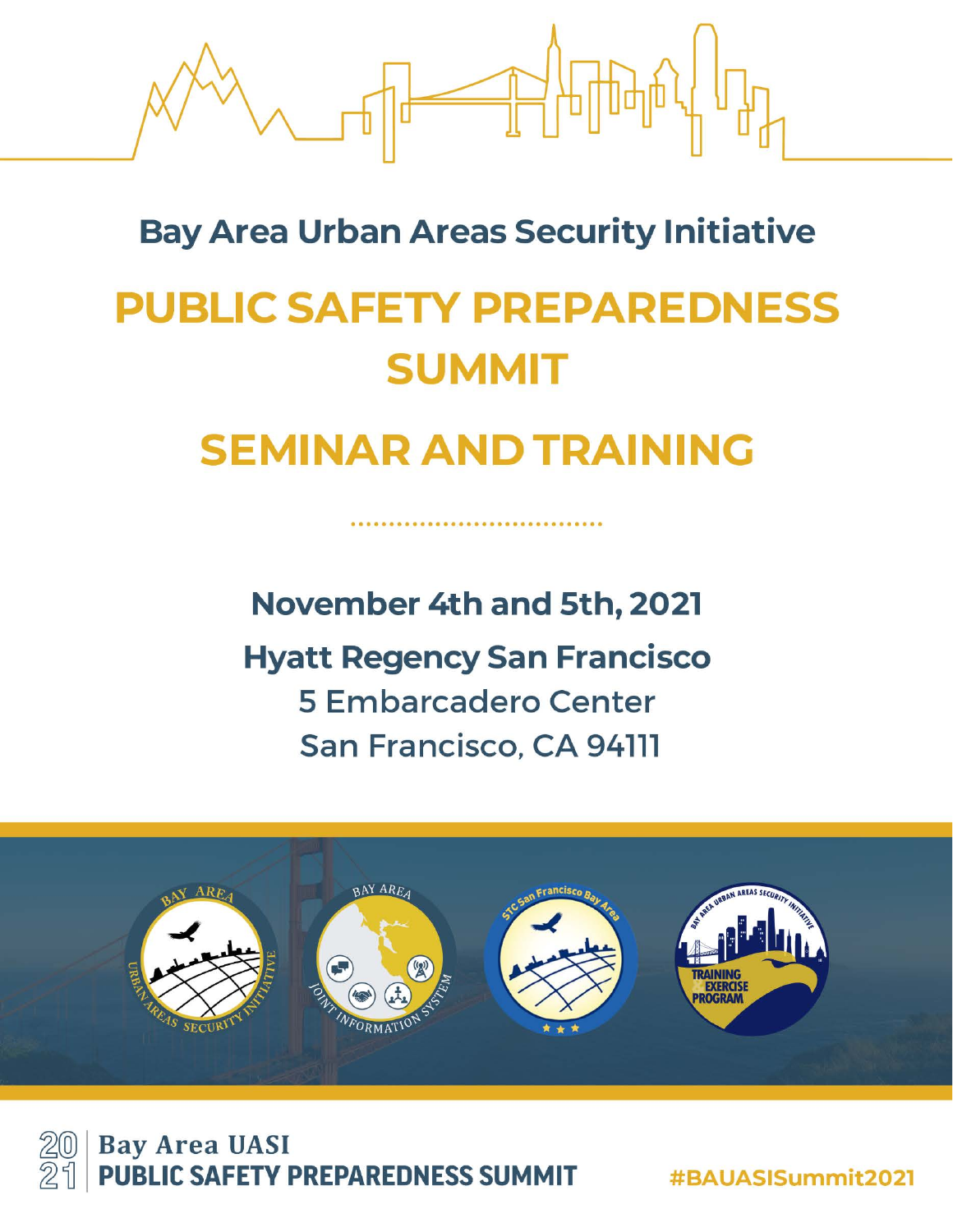## **WELCOME FROM THE**

## **BAY AREA URBAN AREAS SECURITY INITIATIVE (UASI)**

**Welcome to the Seminar and Training portion of the 2021 Bay Area Public Safety Preparedness Summit! We greatly appreciate you being here and sharing your expertise on public mass notifications as well as participating in the emergency preparedness and terrorism awareness training offerings.** 

The 2021 Bay Area Public Safety Preparedness Summit is a 3-pronged event to bring together multiple facets of public safety and emergency management planning and training. On Wednesday, November 3<sup>rd</sup>, we began the Summit with the Golden Eagle exercise, which highlighted whole community coordination efforts following a catastrophic earthquake across the Bay Area necessitating mass evacuations, re-opening vital transportation corridors, and distribution of life-saving commodities. Today will be our Seminar and Training event, which will include: a Mass Notification Seminar, emergency preparedness training for community-based organizations, Terrorism Awareness trainings, and Securing the Cities trainings. Friday, November 5<sup>th</sup> will be the final event for the Summit which will consist of Securing the Cities (STC) drills at Pier 38 to provide an opportunity for first responders across the Bay Area to enhance "left of boom" capabilities and essential tasks to protect the community and secure critical infrastructure involving a rad/nuc terrorism event.

Today's Seminar and Training will include subject matter experts in mass notification including local emergency management, public health, and public information officers (PIOs). This forum is an opportunity to share perspectives across a wide variety of disciplines and experiences and will present many topics integral to our community's success in creating equitable message and utilizing mass notification systems to effectively provide important, and sometimes life-saving, information to the public during an emergency.

Given the risks of wide-spread catastrophic disasters to this region, it is essential that the we collaborate together to discuss best practices and lessons learned in recent disasters, including Bay Area emergencies, so as to strengthen our collective ability to effectively utilize mass notification systems during a disaster.

We are excited to have the opportunity to provide access to a wealth of knowledge and expertise that each of our panelists and trainers offer. We hope that you will be able to return to your agencies and organizations with new skills, relationships, and ideas to strengthen resiliency in each of your communities.

We greatly appreciate your participation!

Sincerely,

Craig Dziedzic *General Manager Bay Area UASI*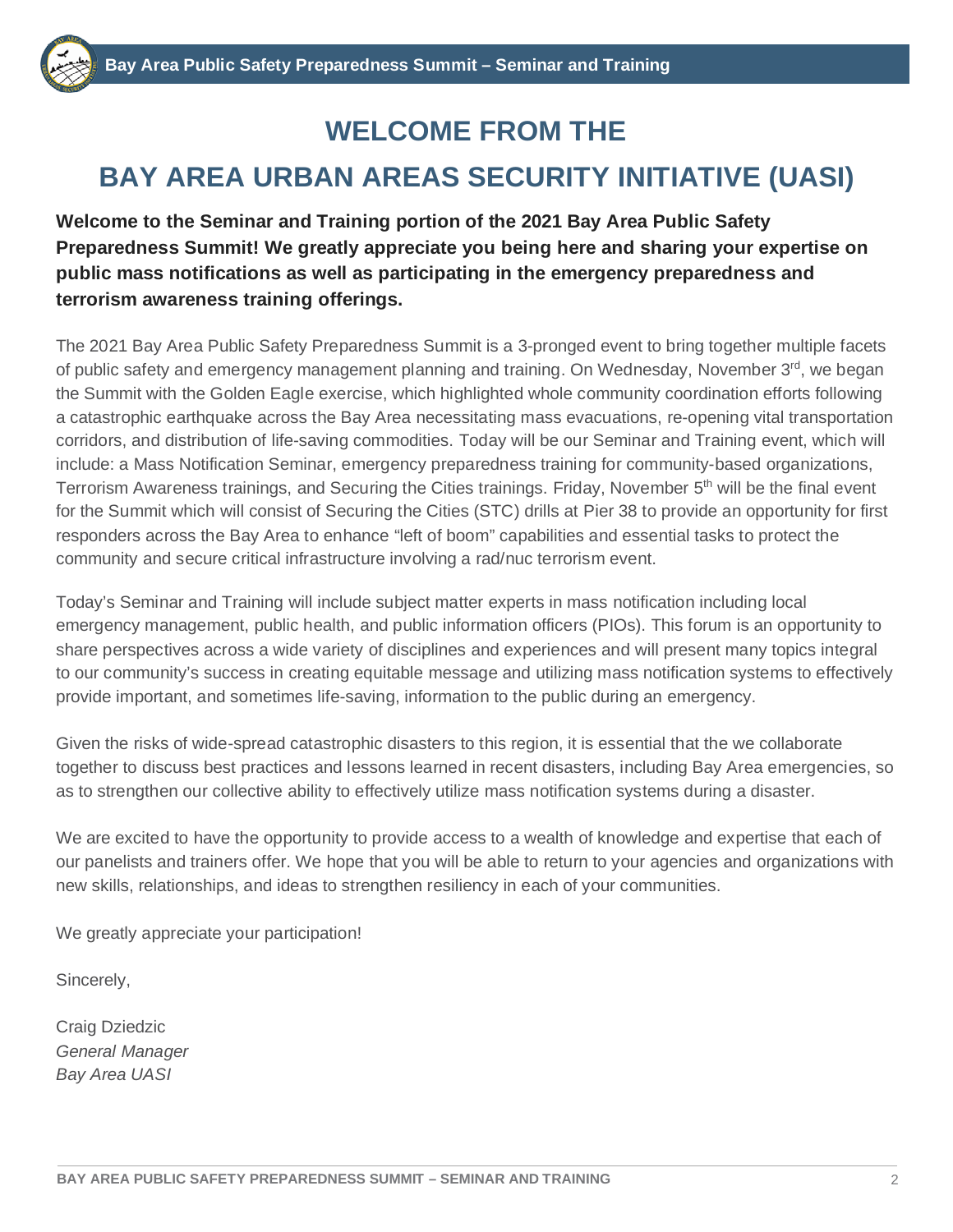## **COVID-19 PUBLIC HEALTH MESSAGE**

*Per California's latest COVID-19 public health guidance, attendees of the Bay Area UASI Public Safety Preparedness Summit – Seminar and Training are required to provide verification of full vaccination and are required to wear face coverings in all indoor areas of the Seminar venue.*

Please see the Registration Staff with any questions.

# **GENERAL EVENT INFORMATION**

Summit WIFI Information:

Network: Hyatt Meeting Password: Summit2021

Please Note: The Mass Notification portion of the Bay Area UASI Public Safety Preparedness Summit taking place in the Main Ballroom will be live streamed for off-site participants. Photography and recorded video captured throughout the Seminar and Training will be used by the Bay Area UASI for program related purposes only.

## **DETAILED AGENDA**

#### **Thursday, November 4, 2021**

- **REGISTRATION AND KEYNOTE ADDRESS (Main Ballroom)**
- **08:15 – 09:00 AM Registration and Meet and Greet**
- **09:00 – 09:15 AM Welcome and Opening Remarks**
- **09:15 – 10:00 AM Keynote Speaker**

*Mary Ellen Carroll, Executive Director, San Francisco Department of Emergency Management* Features video messages from US Representative Eric Swalwell and US Representative Jackie Speier.

**10:00 – 10:30 AM Break w/ Refreshments, Networking, and Visits with Exhibitors**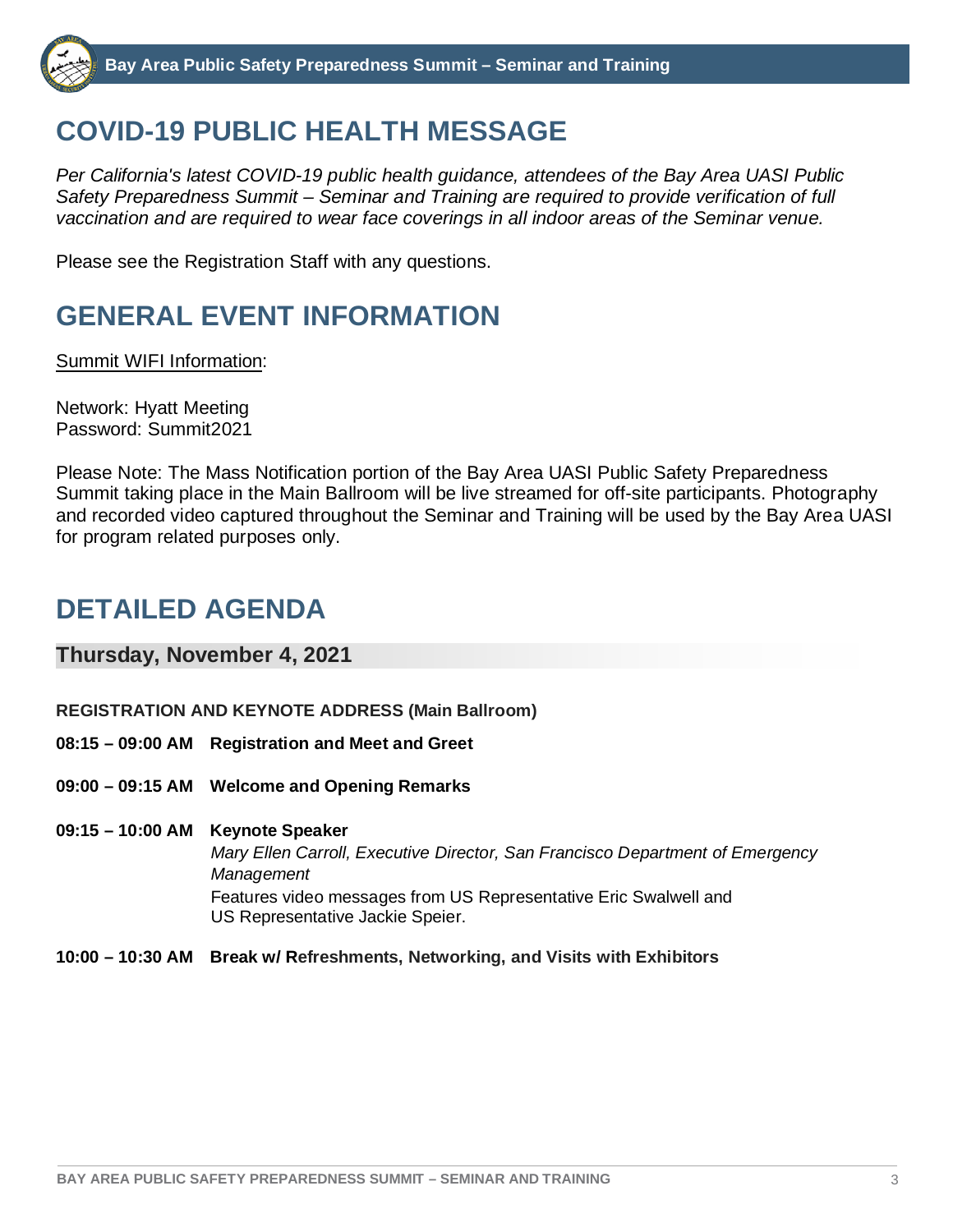

#### **MORNING SESSIONS/TRAININGS**

#### *Main Ballroom: Mass Notification Seminar*

#### **10:30 – 12:00 PM Equity in Communications**

*Moderator: Meredith Gerhardt, Senior Emergency Planning Coordinator for the Contra Costa Office of Emergency Services*

*Panelists: Gilbert Salinas, MPA, Chief Equity Office for the Contra Costa County Office of the Director, Contra Costa Health Services; Christina N. Mills, Executive Director of the California Foundation for Independent Living Centers; Lana Nieves, Executive Director for the Independent Living Resource Center of San Francisco; Lewis Kraus, Pacific ADA Center*

This session will focus on bringing cultural competency to emergency communications. Discussions will include applying elements of AB2311 and SB160 during disasters, the challenges of meeting the needs of those with access and functional needs and ways to move forward.

#### *Pacific Concourse (downstairs): Trainings*

**10:30 – 12:00 PM Securing the Cities: Introduction to RN WMD (AWR140 or 346) [PART A] Room LM**

**10:30 – 12:00 PM Securing the Cities: Primary Screener Refresher (PER300) Room NO**

**10:30 – 12:00 PM Terrorism Awareness Training – AWR-122-C: Prevention and Deterrence of Room IK Terrorist Acts [PART A]**

**10:30 – 11:15 AM Emergency Preparedness Training: Personal Preparedness Room EG**

**11:15 – 12:00 PM Emergency Preparedness Training: Organizational Preparedness Room EG**

**12:00 – 12:30 PM Lunch and Networking (Lunch provided in Main Ballroom)**

#### **AFTERNOON SESSIONS/TRAININGS**

#### *Main Ballroom: Mass Notification Seminar*

ever**bridae**<sup>®</sup> **12:30 –1:00 PM Summit Sponsor Presentation:** 

*Presenter: Brian Toolan, VP of Public Safety, Everbridge*

Lessons learned and improvement planning for emergency communications.

**1:00 – 1:30 PM Featured Presentation: Stop the Bleed, Alameda County Emergency Medical Services**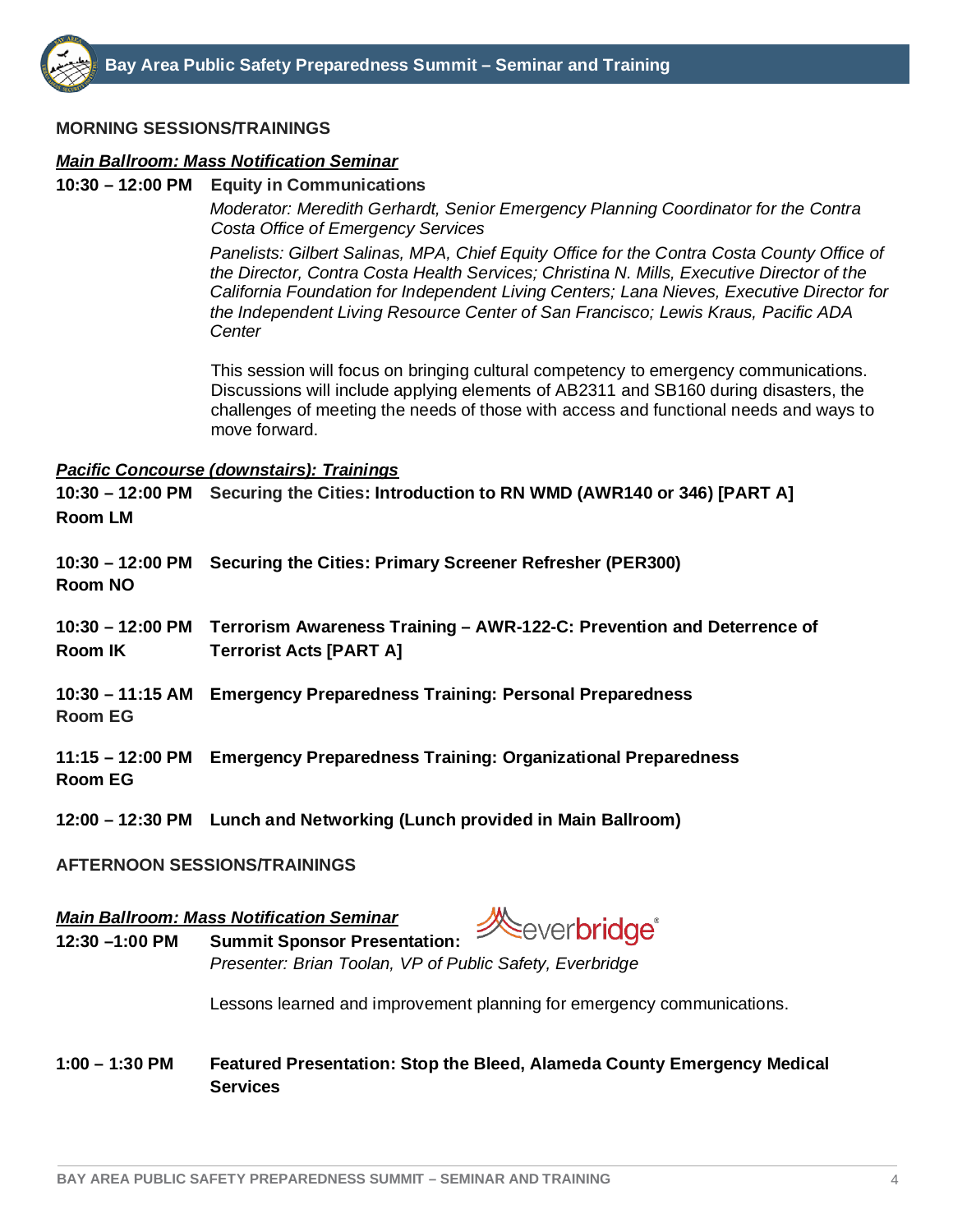#### **1:30 – 2:15 PM Changing Public Behavior Through Trusted Communicators**

*Moderator: Mikyung Kim-Molina, Regional Project Manager, San Francisco Department of Emergency Management - Bay Area UASI*

*Panelists: Lloyd Shand, Emergency Services Coordinator I, San Francisco Department of Emergency Management; Susana Rojas, the Latino Task Force Communications Chair and Executive Director of the Calle 24 Latino Cultural District*

This session will focus on how San Francisco's COVID communications campaigns influenced public behavior by getting the right information to the right people at the right time.

#### **2:15 – 3:00 PM Public Information and Warning in the Real World**

*Moderator: Betsy Burkhart, Communications and Outreach Manager, City of Walnut Creek Panelists: Lieutenant Jonathan Baxter, San Francisco Fire Department Homeland Security Operations and Public Information Officer; Brian Garcia, Warning Coordination Meteorologist (WCM), National Weather Service, SF Bay Area/Monterey; Samuel R. Wallis, M.S., Community Alert & Warning Manager with the Sonoma County Department of Emergency Management; Corinne Bartshire, Regional Program Manager, Bay Area Training and Exercise Program (BATEP), Bay Area Urban Areas Security Initiative (UASI)*

This session provides real-world experiences in activating and sustaining the multijurisdictional Bay Area Joint Information System (JIS). Discussions will include innovative ways to improve awareness and registration for alert and warning systems. Learn about the benefits of ALERTtheBay.org and materials you can use to promote it. The session also highlights tools from the NWS, including the relaying of Non-Weather Emergency Messages and the partitioning of EAS and NOAA Weather Radio zones.

#### **3:30 – 4:15 PM Getting Your Emergency Message Out: Updates on FEMA's IPAWS, California Governor's Office of Emergency Services (Cal OES) Everbridge Rollout, and Cal OES EQ Early Warning**

*Moderator: Corey Reynolds, General Manager, Bay Area Regional Interoperable Communications System Authority (BayRICS) Panelists: Jodi Smith, FEMA IPAWS TSSF, Paul Troxel, ENP, 9-1-1 Program Management Division Chief, Cal OES CA 9-1-1 Emergency Communications Branch; Yvette LaDuke, Program Manager II, Earthquake, Tsunami and Volcano Program, Seismic Hazards Branch, Cal OES*

The speed of alert and warning in today's virtual world is rapidly changing. This session will include updates on the use of Next Generation 911, improved IPAWS functions, and the California Earthquake Early Warning system.

#### *Pacific Concourse (downstairs): Trainings*

**12:30 – 3:00 PM Securing the Cities: Introduction to RN WMD (AWR140 or 346) [PART B] Room LM** 

**12:30 – 3:00 PM Securing the Cities: Backpack Refresher (PER 349)**

**Room NO**

**12:30 – 3:00 PM Terrorism Awareness Training – AWR-122-C: Prevention and Deterrence of**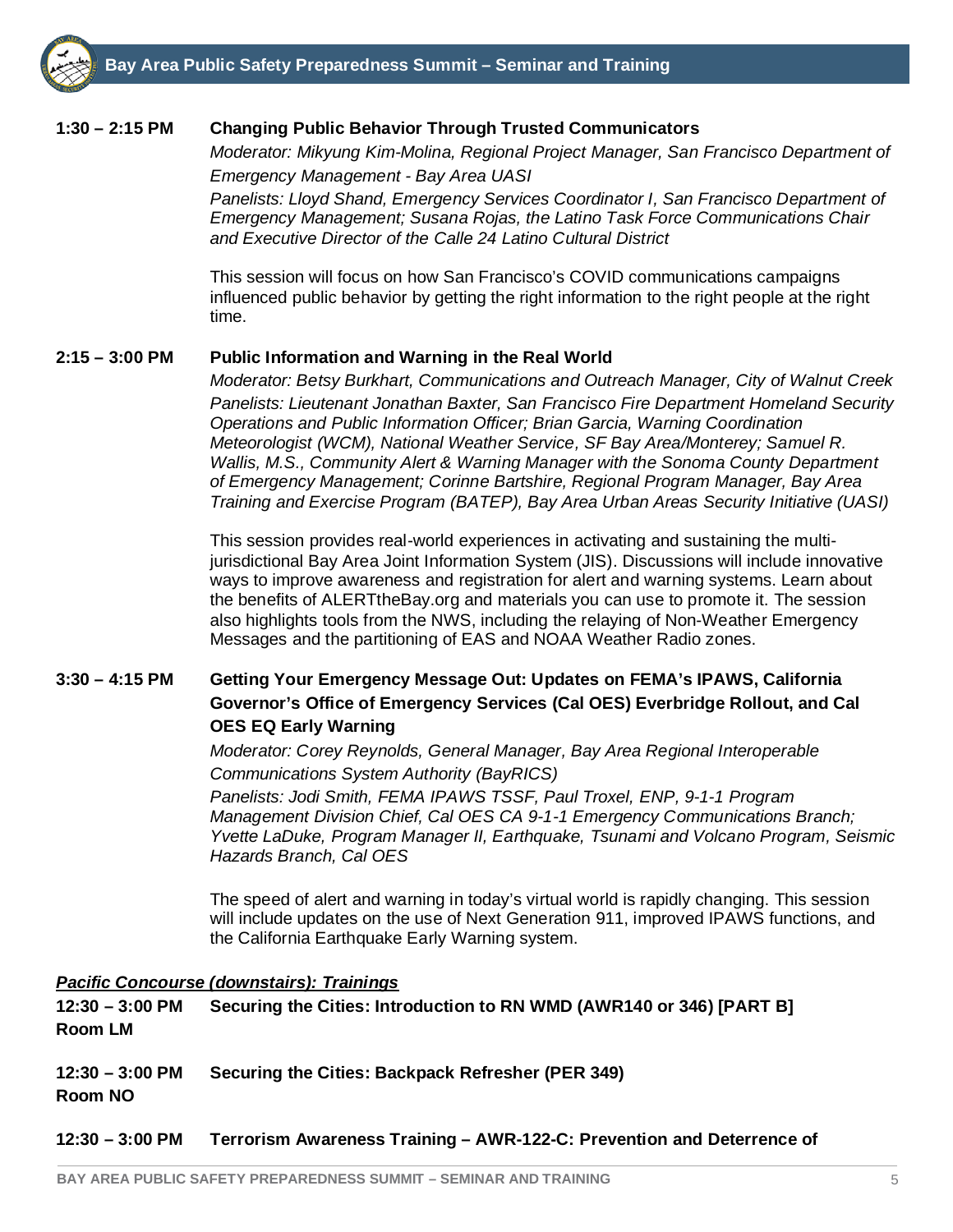

| Room IK                            | <b>Terrorist Acts [PART B]</b>                                                  |
|------------------------------------|---------------------------------------------------------------------------------|
| $1:30 - 2:15$ PM<br><b>Room EG</b> | <b>Emergency Preparedness Training: Incident Command Systems Overview</b>       |
| $2:15 - 3:00$ PM<br><b>Room EG</b> | <b>Emergency Preparedness Training: Incident Command Systems Tabletop</b>       |
| $3:30 - 4:15$ PM                   | Securing the Cities: Securing the Cities Roundtable with CWMD (open to Securing |
| Room LM                            | the Cities participants only)                                                   |
| <b>Main Ballroom: Networking</b>   |                                                                                 |
| $3.00 - 3.30$ DM                   | Notworking Broak w/ Pofroshmonts in Main Rallroom                               |

**3:00 – 3:30 PM Networking Break w/ Refreshments in Main Ballroom 3:00 – 4:45 PM Exhibitor Booths Open**

### **5:00-7:00 pm SUMMIT RECEPTION: EVERYONE WELCOME**

**Harbor View Restaurant:** 4 Embarcadero Center, San Francisco, CA 94111

#### **Friday, November 5, 2021**

#### **REGISTRATION AND PLENARY SESSION (Main Ballroom)**

#### **08:15 – 09:00 AM Registration / Networking / Exhibitor Booths Open**

**09:00 – 10:00 AM Plenary Session:** *Combatting Domestic Extremism Moderator: Jodi Traversaro, City and County of San Francisco, Bay Area Urban Areas Security Initiative Panelists: Randy Wagner, NCRIC; Chris Ellis, National Counterterrorism Center, Regional Representative (Northern California and Nevada); Noel Lipana, TVTP*

#### **10:00 – 10:30 AM Networking Break w/ Refreshments (visit Exhibitor Booths)**

#### **MORNING SESSIONS/TRAININGS**

#### *Main Ballroom: Mass Notification Seminar*

**10:30 – 12:00 PM A Real-World Perspective, Alert SouthBay: Lessons Learned from Southern California Refinery Explosion Incident**

> *Presenter: Soraya Sutherlin, Joint Information Center Manager, Alert South Bay, Emergency Manager and Regional Emergency Communications Manager, Alert South Bay*

This presentation will focus on a local response to a Southern California refinery explosion, including mistakes, lessons learned, and actions taken from a public messaging standpoint.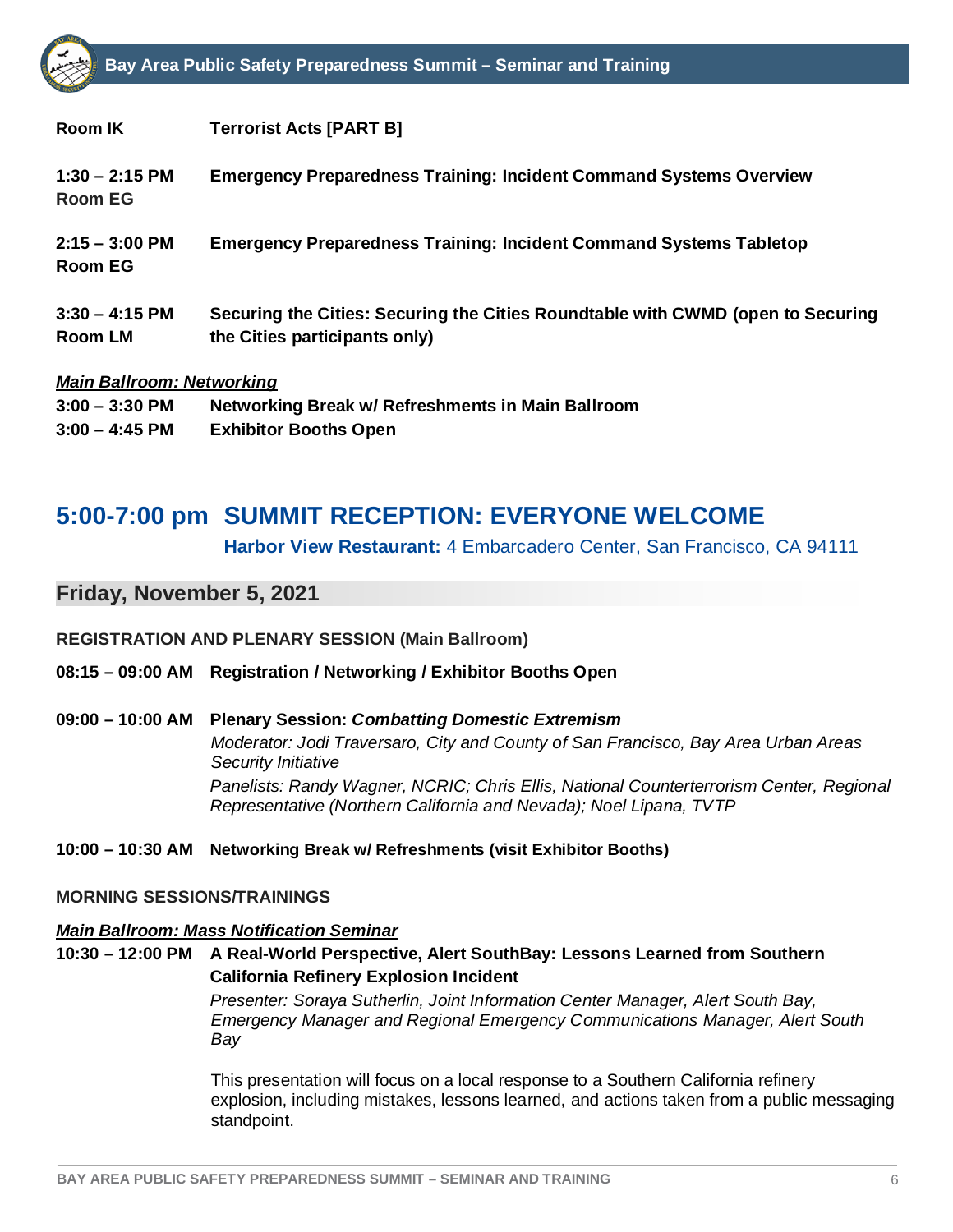#### *Pacific Concourse (downstairs): Trainings*

**10:30 – 12:00 PM Securing the Cities: Primary Screener/PRD (PER243) [Part A] Room NO**

- **10:30 – 12:00 PM Terrorism Awareness Training – AWR-219-C: Site Protection through Observational Room IK Techniques**
- **12:00 – 12:30 PM Lunch and Networking (Lunch provided in Main Ballroom)**

#### **AFTERNOON SESSIONS/TRAININGS**

#### *Main Ballroom: Mass Notification Seminar* **12:30 – 12:45 PM Summit Sponsor Presentation:**



- **12:45 – 1:30 PM Networking Break**
- **1:30 – 2:15 PM "Trial by Fire" Utilization of the ZoneHaven Evacuation Notification System** *Moderator: Jeff Norris, Emergency Management Coordinator, San Mateo County Department of Emergency Management Panelists: Woody Baker-Cohn, Assistant Emergency Services Manager Office of Emergency Services Marin County Sheriff's Office; Heather Tiernan, Emergency Communication Manager, Contra Costa County Office of the Sheriff*

This session focuses on how using a new mass notification planning tool for evacuations played out during the catastrophic 2020 California CZU and LNU fires. Learn about unintended public notification consequences, how this tool can benefit your agency, and future opportunities for building public alert and warning capabilities. Mass notification system demonstrations will be included.

#### **2:15 – 3:00 PM Public Safety in Transit: Developing Cross-Jurisdictional Regionwide Messages** *Moderator: Jordan Karp, AVP, Senior Planning Manager - Transportation, US West Transportation, AECOM Panelists: Kristen Holland, Strategic & Internal Communications Manager (Acting), San Francisco Metropolitan Transit Agency; Jeff Airth, Airport Emergency Management Coordinator, San Francisco International Airport*

This session focuses on how 27 transit agencies coordinated critical safety messages across multiple jurisdictions during a complex, changing public safety incident.

#### *Pacific Concourse (downstairs): Trainings*

**12:30 – 3:00 PM Securing the Cities: Primary Screener/PRD (PER243) [Part B] Room NO**

#### **12:30 – 3:00 PM Terrorism Awareness Training – AWR-219-C: Site Protection through Room IK Observational Techniques, Customized**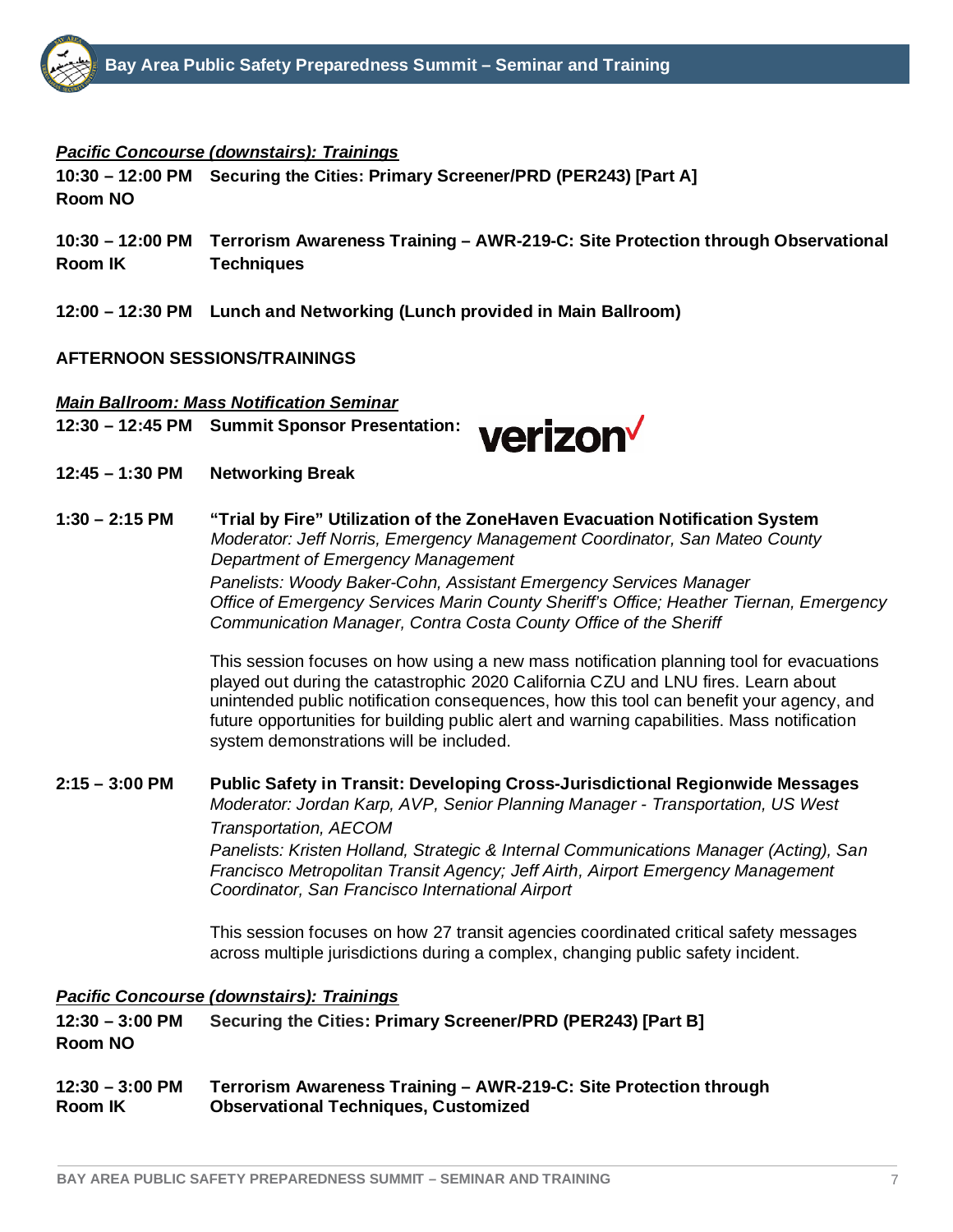# **1:30 – 3:00 PM Workshop: Effective Messaging in 90 and 360 Characters**

**Presenters: Soraya Sutherlin, Joint Information Center Manager, Alert South Bay;** *Emergency Manager and Regional Emergency Communications Manager, Alert South Bay*

Learn tools and tricks to crafting effective messages in 90 and 360 characters for Twitter and WEA.

#### *Main Ballroom: Summit Close*

- **3:00 – 3:30 PM Networking Break w/ Refreshments in Main Ballroom**
- **3:30 – 4:15 PM Seminar Closing: Conversation with Regional Partners**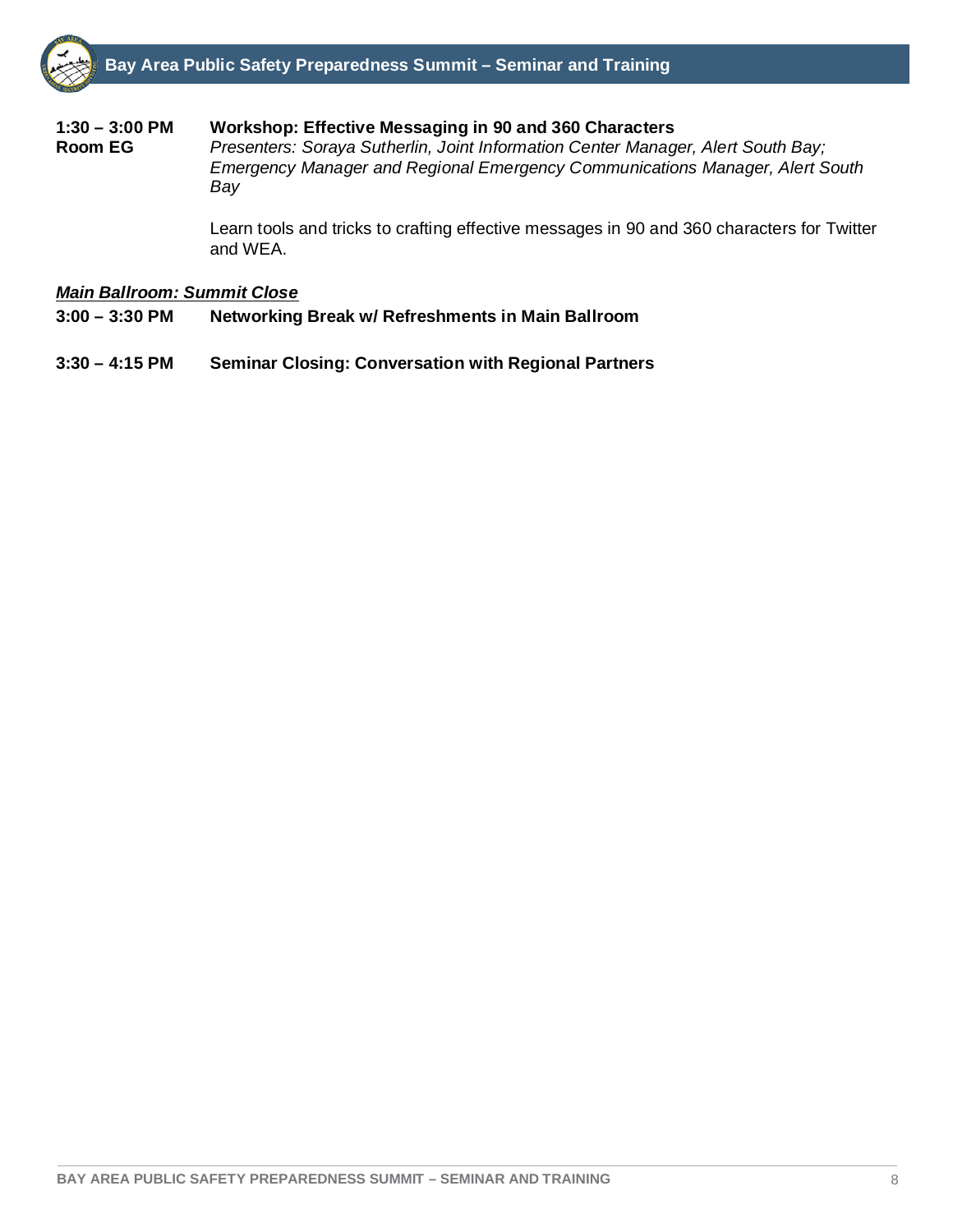# **THANK YOU TO OUR PARTNER SPONSORS**

# **Platinum Sponsor**



# **Gold Sponsor** verizon

# **Silver Sponsors**





**Homeland Security Emergency Management**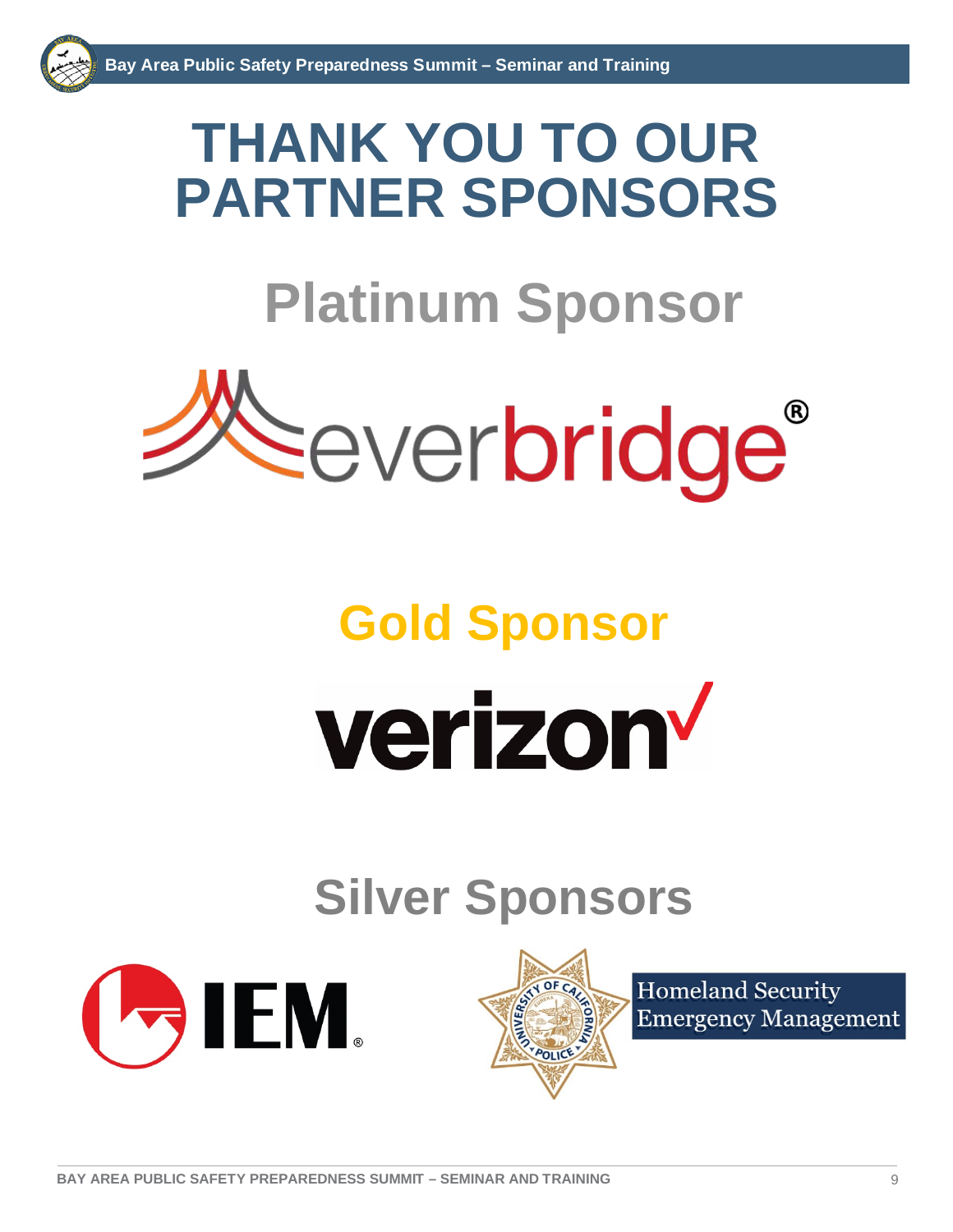

**This seminar is funded in part by the San Francisco Department of Emergency Management and by a grant from the U.S. Department of Homeland Security.**